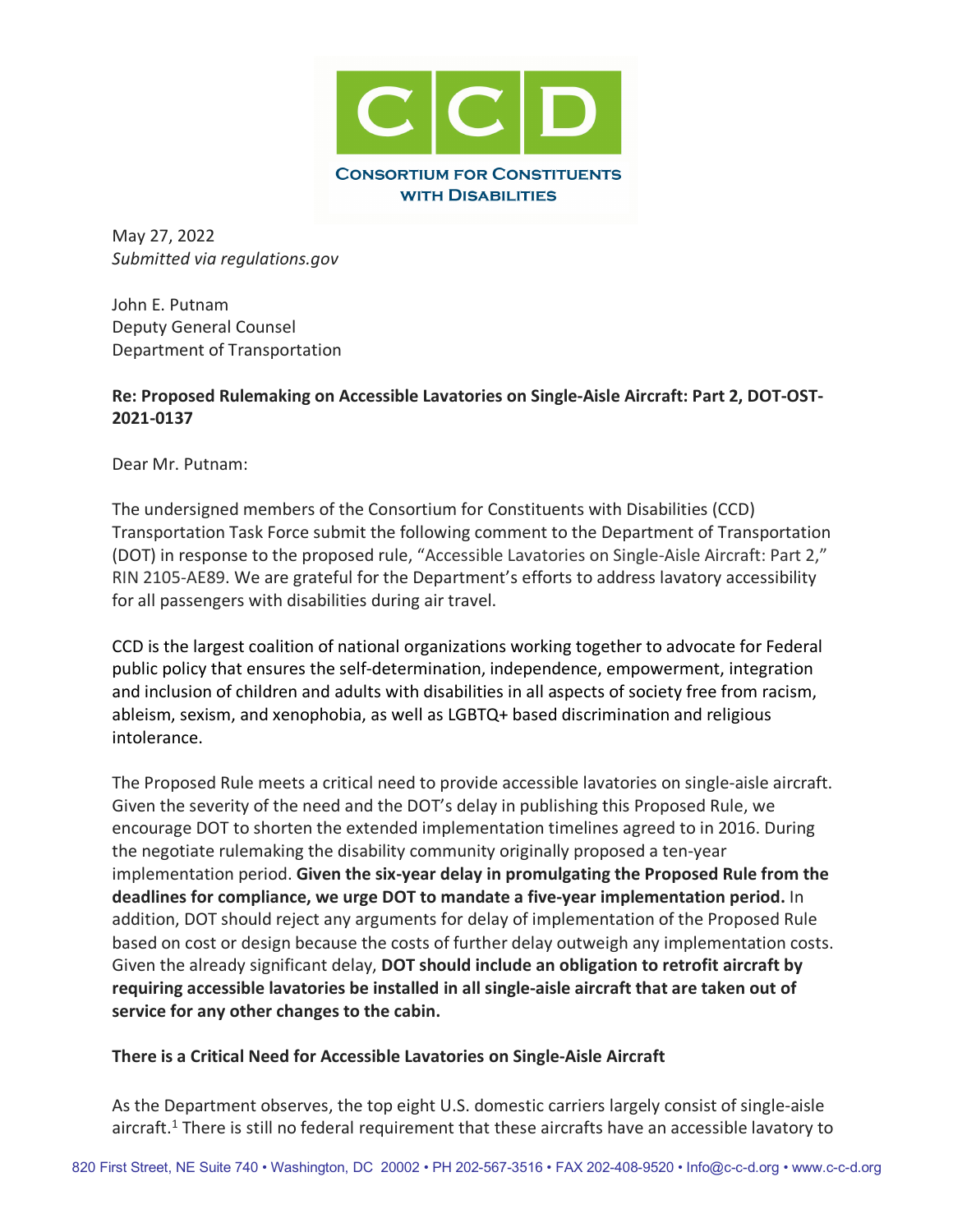accommodate individuals with mobility impairments. In 2019 only 4.5% of their combined single-aisle aircraft fleet had accessible lavatories.<sup>2</sup> Four of these carriers had no accessible lavatories in their single-aisle aircraft fleet at all.<sup>3</sup> The Proposed Rule remedies this failing by requiring airlines to ensure that *at least one* lavatory on either existing or newly built singleaisle aircraft with 125 or more passenger seats is large enough to permit a passenger with a disability (with the help of an assistant, if necessary) to approach, enter, and maneuver within the aircraft lavatory, as necessary, to use all lavatory facilities, and leave by means of the aircraft's on-board wheelchair ("OBW").4

There is an urgent need for such a requirement. More than 25 million Americans with mobility issues may require accommodations when flying and stand to benefit from improved lavatory accessibility.<sup>5</sup> These numbers will likely become greater as the U.S. population ages.<sup>6</sup> Many of these individuals rely on air travel for work, recreation, and to visit family and friends.

Lack of an accessible lavatory during a flight is uncomfortable, stressful, and can be psychologically damaging. Travelers who require accessible lavatories are forced to avoid bladder relief or bowel movements during their time on an airplane, which can last three to five hours or more.

Traveling on a long-haul flight without access to a lavatory also risks physical harm. Holding bladder and bowel movements for an extended period of time can result in a urinary tract infection. The National Institute of Aging recommends that individuals should use the lavatory every 3-4 hours at a minimum because failing to do so can weaken the bladder muscles and make a bladder infection more likely.<sup>7</sup>

Lack of accessible lavatories causes economic harm as well. Individuals often opt to avoid air travel and take a more time-consuming means of transportation or opt to not travel at all.

Disability and veterans' advocacy organizations conducted an informal online survey in the fall of 2021.<sup>8</sup> The survey gathered information on how to improve air travel for individuals with disabilities, including specific questions about barriers that exist when traveling by air.<sup>9</sup> Over 56% of the nearly 1,230 respondents stated their decision to travel by air depended on accessibility of the aircraft's lavatory.10,11

## **The Department Should Shorten the Proposed Rule's Extended Implementation Times and Require Retrofitting When Aircraft are Taken Out of Service as a Matter of Equity**

Accessible lavatory technology is available from aircraft manufacturers, but "carriers do not choose to acquire this option for their single-aisle aircraft."12 Carriers have made it clear that they will not provide accessible lavatories voluntarily. Finalizing this rulemaking promptly is necessary to make those aircraft accessible to travelers with mobility impairments. The Proposed Rule would require that the expanded lavatory sizes be implemented on qualifying aircraft: (1) that were initially ordered 18 years after the effective date of the final rule implementing the negotiated rulemaking agreement; or (2) that were delivered 20 years after the effective date of such a final rule; or (3) for which an application for a new type-certificate is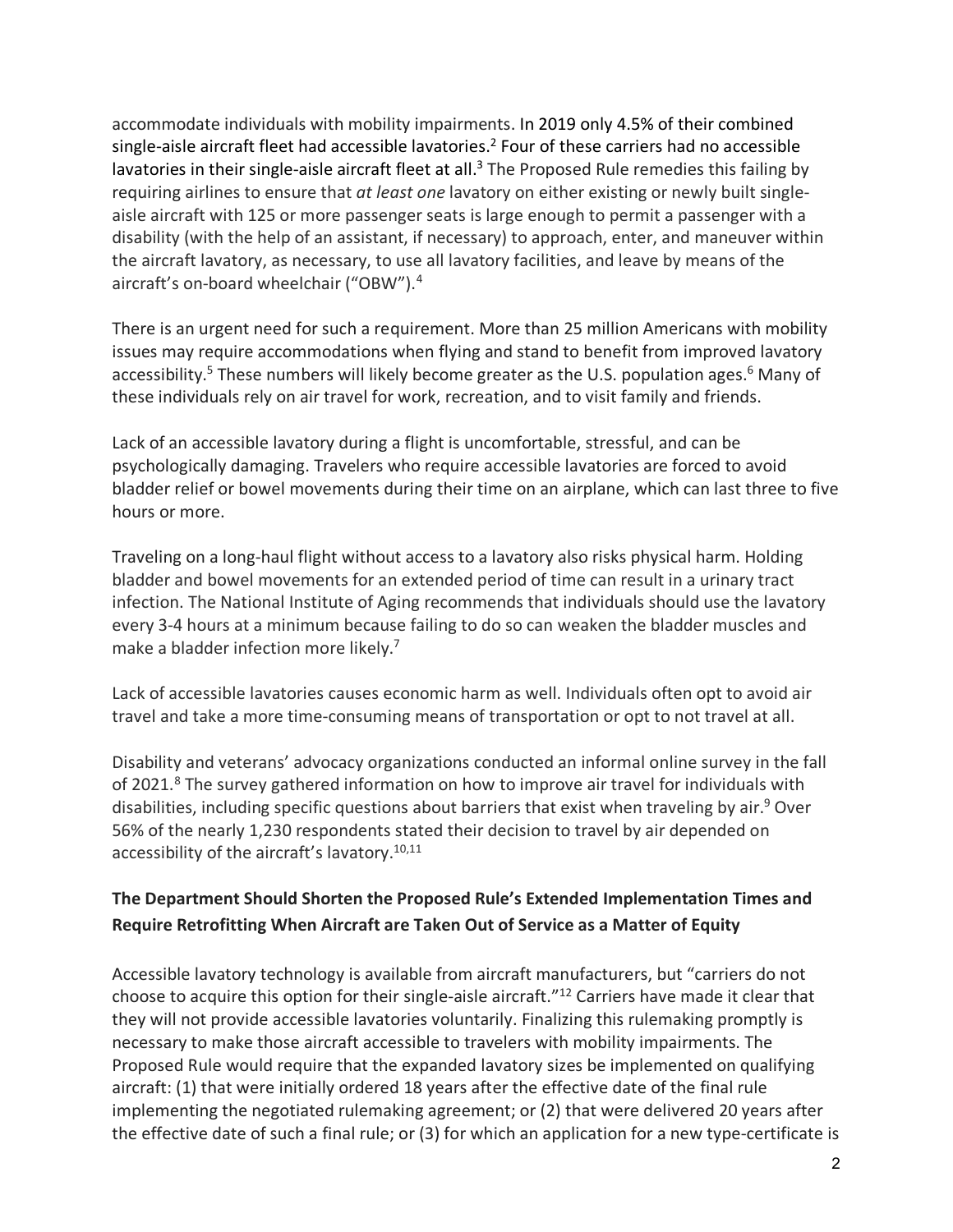filed after 1 year from the effective date of the final rule. These terms are consistent with those agreed to in the negotiated rulemaking six years ago, yet they do not meet the urgent needs of travelers with disabilities.

The Department first proposed conducting a negotiated rulemaking concerning accommodations for air travelers with disabilities regarding several issues, including accessible lavatories in 2015.<sup>13</sup> In May 2016, the Department established the Advisory Committee on Accessible Air Transportation to negotiate and develop a proposed rule.<sup>14</sup>

The disability Advisory Committee members had reason to expect that a Proposed Rule would be published almost immediately after the Advisory Committee finalized its recommendations. The Committee adopted its final resolution in November 2016, <sup>15</sup> but the Department did not move forward with the rulemaking as required by Congress. Its Fall 2018 regulatory agenda removed the rulemaking entirely. In June 2019, the Department announced that it would move forward with a rulemaking on more limited accessibility issues, but would only request additional information on lavatory size, despite its earlier commitments to the contrary.<sup>16</sup> It was not until the current Proposed Rule, published nearly six years after the Advisory Committee's consensus recommendation, that the Department met its obligation to move forward with the lavatory accessibility rulemaking.

As noted in the DOT proposed rule, airlines and aircraft manufacturers that participated in the ACCESS Advisory Committee did not provide a thorough explanation for why implementation must be delayed to the extent proposed. Under the current implementation dates of the rule, it would take approximately 25 years for one-quarter of all qualifying aircraft to be deployed with accessible features, 30 years for half of all qualifying aircraft, and 45 years for essentially all qualifying aircraft to have the accessibility features described in this NPRM. This time frame for ensuring safety and dignity for mobility impaired travelers is unacceptable.

The Department should exercise its authority. Given the severity of the need and the DOT's delay in publishing this Proposed Rule, we encourage DOT to shorten the extended implementation timelines agreed to in 2016. During the negotiate rulemaking the disability community originally proposed a ten-year implementation period. Given the six-year delay in promulgating the Proposed Rule from the deadlines for compliance, we urge DOT to mandate a five-year implantation period. Doing so is necessary to meet the Department's accessibility obligations to air travelers with disabilities. As the Department observes, it is "the affirmative responsibility of the Federal Government to advance equity, civil rights, and equal opportunity for all individuals, including individuals with disabilities."17

In addition to significantly shortening the time frame DOT should require retrofitting and installation of accessible lavatories that meet the agreed-upon standards on all covered singleaisle aircraft that are taken out of service for any other modifications to the cabin. Airlines currently take aircraft out of service for the purpose of installing new seats or luggage bins, but access to the lavatory for all passengers is as important, if not more, as additional space for luggage.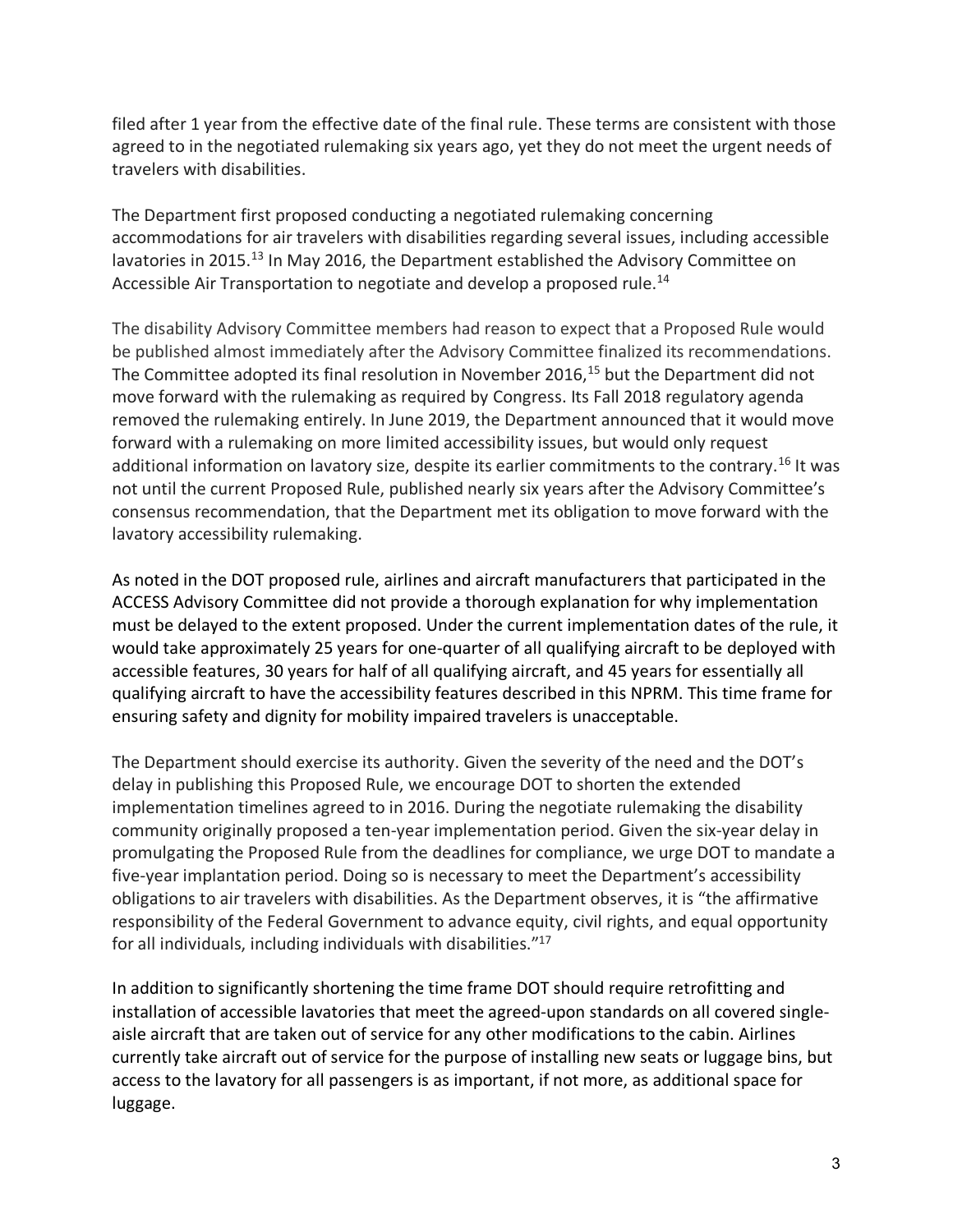#### **The Proposed Rule's Requirements Improve Accessibility of Lavatories**

The Proposed Rule's requirements as to lavatory size meet these accessibility needs. The Proposed Rule is consistent with the consensus recommendations regarding retrofitting of the aircraft, requirements for new aircraft, and specifications for OBW. The design will increase the footprint of the lavatory on single-aisle aircraft to permit a passenger with a disability (with the help of an assistant, if necessary) to approach, enter, and maneuver within the aircraft lavatory, as necessary, to use all lavatory facilities and leave by means of the aircraft's OBW.

## **The Department Should Not Delay the Implementation of the Proposed Rule in Response to Cost or Design Concerns Raised by Airlines or Aircraft Manufacturers**

During the negotiated rulemaking, airlines and aircraft manufacturers advocated for extended compliance deadlines based on their claimed costs of implementation. We are concerned that they will do the same in response to the Proposed Rule. The Department should reject any such arguments, which are based on potential revenue loss, and instead shorten compliance deadlines, as discussed above. Under no circumstances should the Department further delay the proposed extended compliance dates.

DOT should not extend compliance dates in response to complaints by airlines about the general state of the air travel industry. Airlines for America recently reported that the airline industry is steadily improving especially as to domestic air travel (which is most relevant to single aisle aircraft).18 And, of course, the airlines received massive financial support from the government during COVID-19 pandemic,<sup>19</sup> more than any other industry impacted by COVID-19.20

### **Responses to the Additional DOT Questions:**

# **a. Should the Department Adopt a Different Tiered or Phased Model for Implementation?**

The final rule should not further delay complete implementation, given the urgent need for accessibility. The Department should not adopt different implementation requirements for different sizes of carriers or aircrafts, aircrafts used for longer routes or aircrafts used for routes that are busier than others. This type of different treatment would burden passengers because they would have to determine which flight routes or aircrafts have accessible lavatories. Inconsistent application of the accessible lavatory requirement within an airline's fleet is problematic because substitutions in airplanes, if a flight is delayed, changed, or canceled, will leave passengers without an accessible lavatory. Without assurance that the airplane will be accessible, passengers will be obliged to go through the onerous and dangerous precautions discussed above.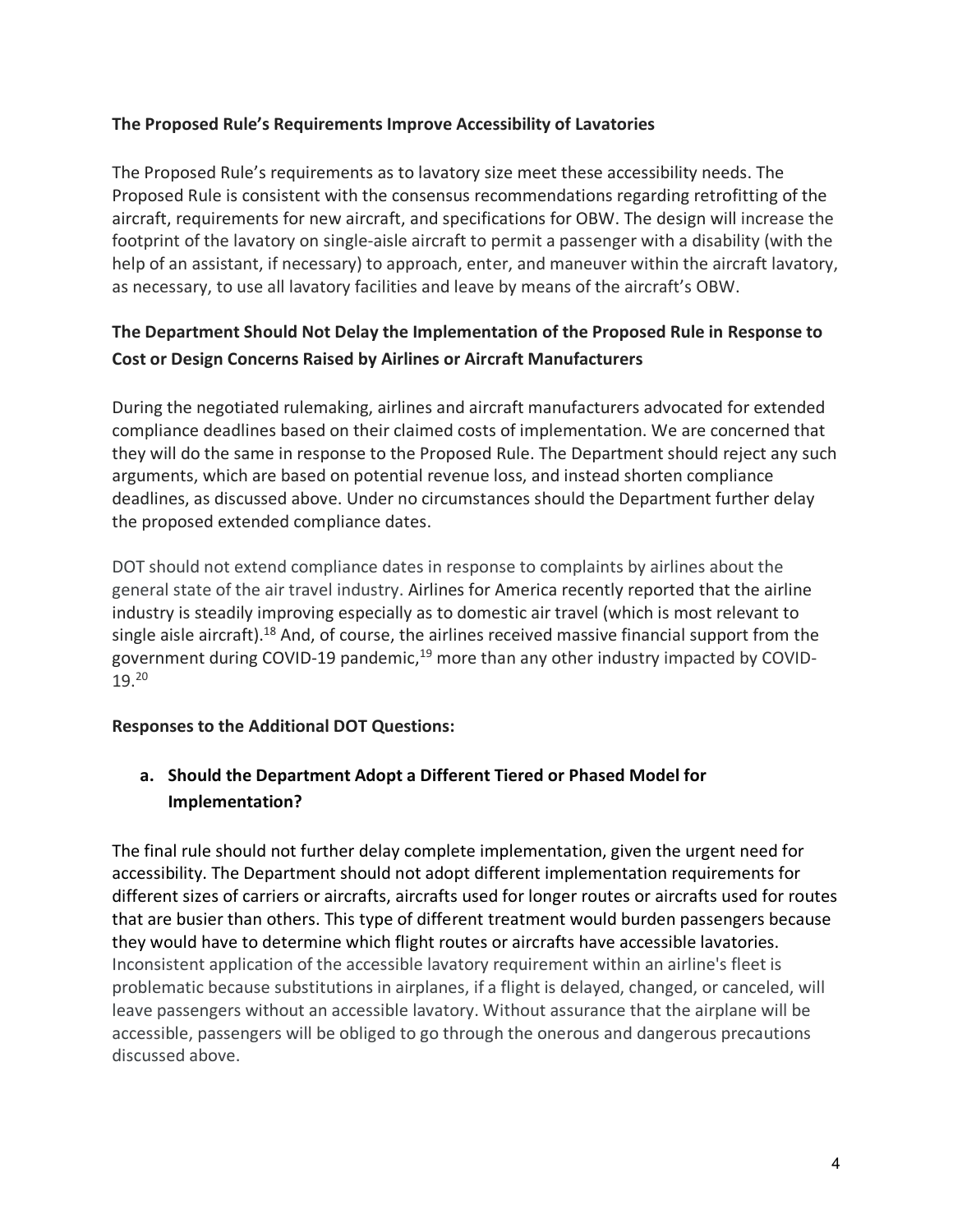**b. Should the Department Adopt Alternative Performance-Based Standards, Such as Requiring Only a Certain Percentage of a Carrier's Fights Between City-Pairs to Have Accessible Lavatories?**

We do not support an alternative performance-based approach such as requiring only a certain percentage of a carrier's flights between city-pairs to have accessible lavatories. Passengers who need an accessible lavatory cannot always be flexible in their travel dates and times, so for situations where there is an aircraft change or cancellation – the individual may still be forced to delay bodily needs on the flight. All larger single-aisle planes should have accessible lavatories to protect passengers and meet the Department's equity obligations.

**c. If It Is Feasible to Install Lavatories that Are Large Enough to Accommodate a Person with a Disability Unassisted on An Earlier Schedule than Lavatories that Are Large Enough to Accommodate a Person with a Disability Assisted and Unassisted, Would that Be More Beneficial to Persons With Disabilities? Why or Why Not?**

The current time frame for fully accessible lavatories on larger single-aisle aircraft is decades long. The Advisory Committee initially considered multiple phases prior to full accessibility and ultimately narrowed them to two tiers, short-term and long-term. The Department should ensure complete implementation in the Proposed Rule. Airlines have been aware since at least 2016 that they need to move toward providing fully accessible lavatories on larger single-aisle aircraft. There is no reason to delay lavatory access further.

### **Conclusion**

Lack of accessible lavatories poses significant difficulties and risks for individuals with disabilities. While we fully support the Department's effort to provide accessible lavatories for individuals with disabilities, we believe any further delay to the implementation of this Proposed Rule is unreasonable. The disability community has waited over 30 years for accessible flights, and did not expect a delay in implementing the compromises agreed to in 2016. We encourage the Department to proceed with finalizing the Proposed Rule so that all individuals can travel with dignity and safety.

Thank you for the opportunity to provide comments. Should you have any questions, please contact Carol Tyson at ctyson@dredf.org.

Sincerely,

American Council of the Blind American Foundation for the Blind Autistic Women & Nonbinary Network Christopher & Dana Reeve Foundation Cure SMA